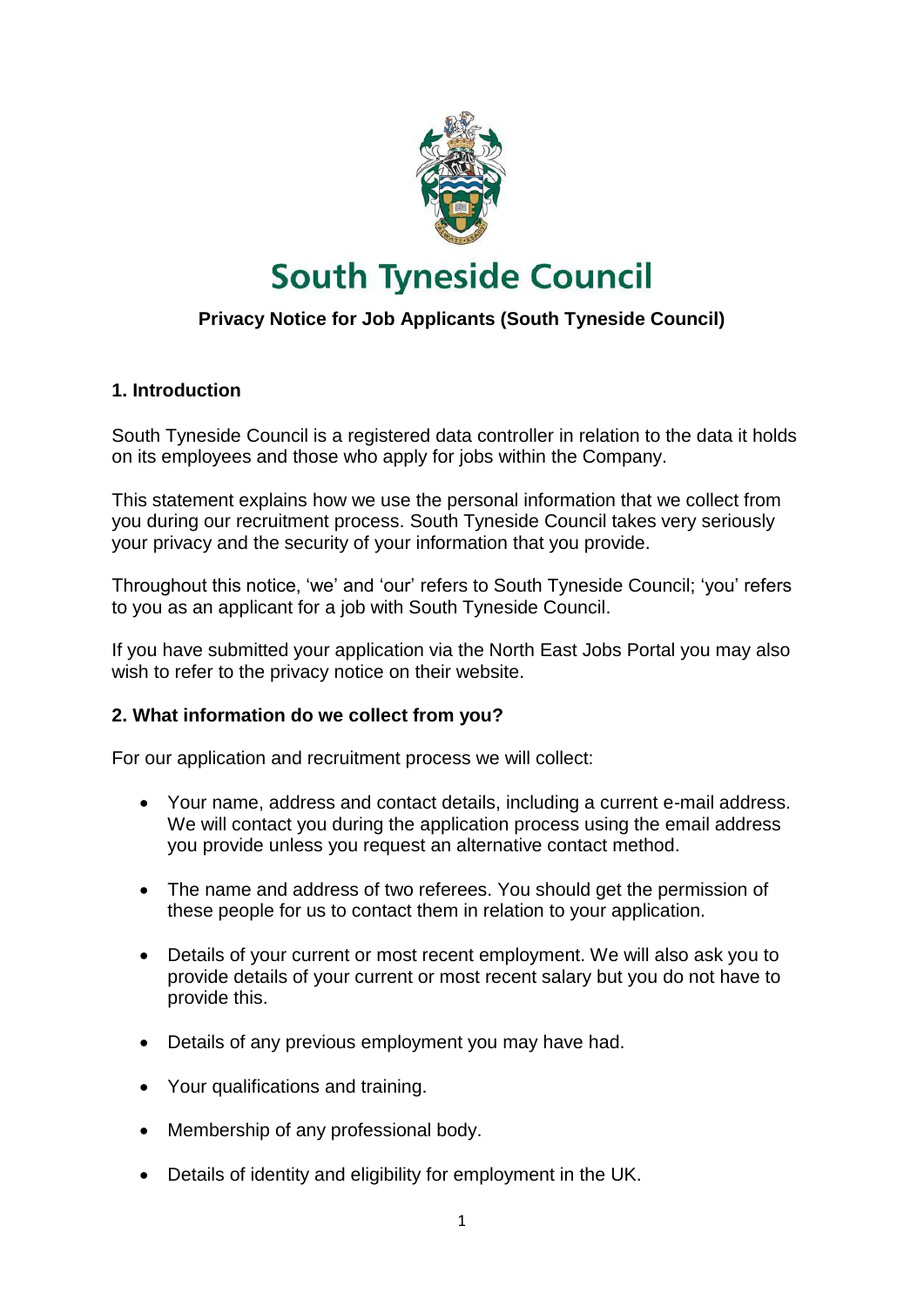• Further information to support your application.

We will ask you to confirm whether you hold a driving licence and what type this is, if this is a requirement of the job.

We have a legal duty to monitor information on equality and diversity in our recruitment process and to ensure that our employment processes are fair and accessible. So, we will also ask you to provide some information for the purposes of monitoring equality and diversity in our recruitment processes. The information that you choose to provide in this section of your application is treated in the strictest confidence. It is not taken into account when deciding on your suitability for the post you have applied for. This information can include:

- Gender
- Date of Birth
- Ethnic Origin
- Sexual life
- Disability.

We will also ask you to declare if you have any relationship with a Senior Officer or Elected Member of the Council, or are applying for a post based at a school and you are related to a member of the Governing Body.

It is important that the data that you provide about you is correct. You should advise us as soon as possible if you need us to make any changes.

For security purposes, if you attend for an interview, your image may be recorded on CCTV in our premises. The CCTV operates continuously and recordings are held for up to one month. If you contact us by phone, our Customer Contact Centre calls are recorded for training and monitoring purposes and our recordings are usually held for a period of up to three months.

# **3. Why do we collect your information? How will we use it?**

We use this information to:

- Process your application for the post for which you are applying
- Assess your suitability for the post for which you are applying
- Create your employment record if you are successful in your application and allocate you the equipment and resources that you need to do the job
- Improve our recruitment, employment, and equality and diversity, policies and practices
- Ensure the safety of our workplace and ensure the health and safety and safeguarding of our customers
- Protect our business from fraud or illegal activities
- Carry out our statutory and public duties.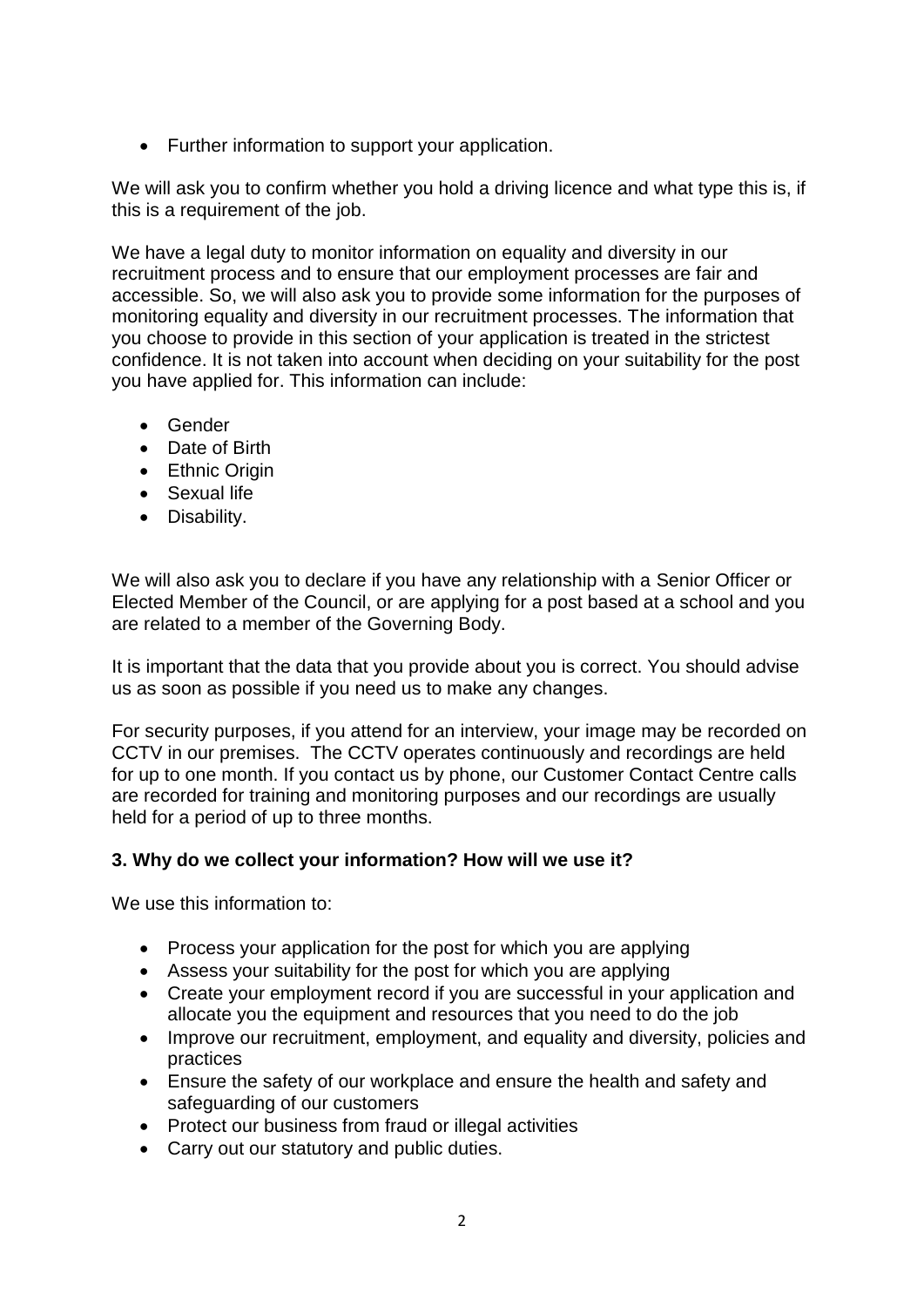We will only use your information in relation to the post for which you are applying. If you wish to apply for more than one job with us you will need to complete a separate application each time.

Where we use information for recruitment monitoring and statistical purposes, we will anonymise and depersonalise the information.

As we are responsible for protecting public funds that we manage we may also use the information that you provide to detect and prevent crime or fraud.

#### **4. On what basis do we process your information when you apply for a job with us?**

When you apply for a job with us, you do so voluntarily and you provide your information on the basis that it will be used for the purpose of recruitment.

On our application form, we ask you to give us consent to record and process the information that you provide, for the purposes of the job application. This is in line with Article 6 (1) (b) of the GDPR. If you do not give us consent to use the information that you provide, then we will not be able to process your application.

You may choose not to provide some information requested on the form. However, this may lead to delays in us processing your application and may affect our ability to improve our recruitment policies and processes. Where you have a choice in providing information, this is clearly indicated on the form.

Article 9 (2) (b) enables us to process sensitive personal data for the purposes of monitoring equality and diversity in our recruitment and employment processes.

# **5. How is your information stored?**

Your information will be held by South Tyneside Council in paper, non-computerised, format and electronic, computerised, format.

- Paper-based, non-computerised, information is stored securely within accesscontrolled storage, and is only processed by staff with a need to do so.
- Electronic, computerised, information is stored securely on servers.

South Tyneside Council has security procedures and an Information Security Policy to ensure that data is handled appropriately and protected from accidental loss or misuse. The Council seeks to comply and align its policies with all parts of the Information Security Standards ISO 27001. Access to information is only permitted where there is a legitimate reason.

#### **6. Who do we share your information with?**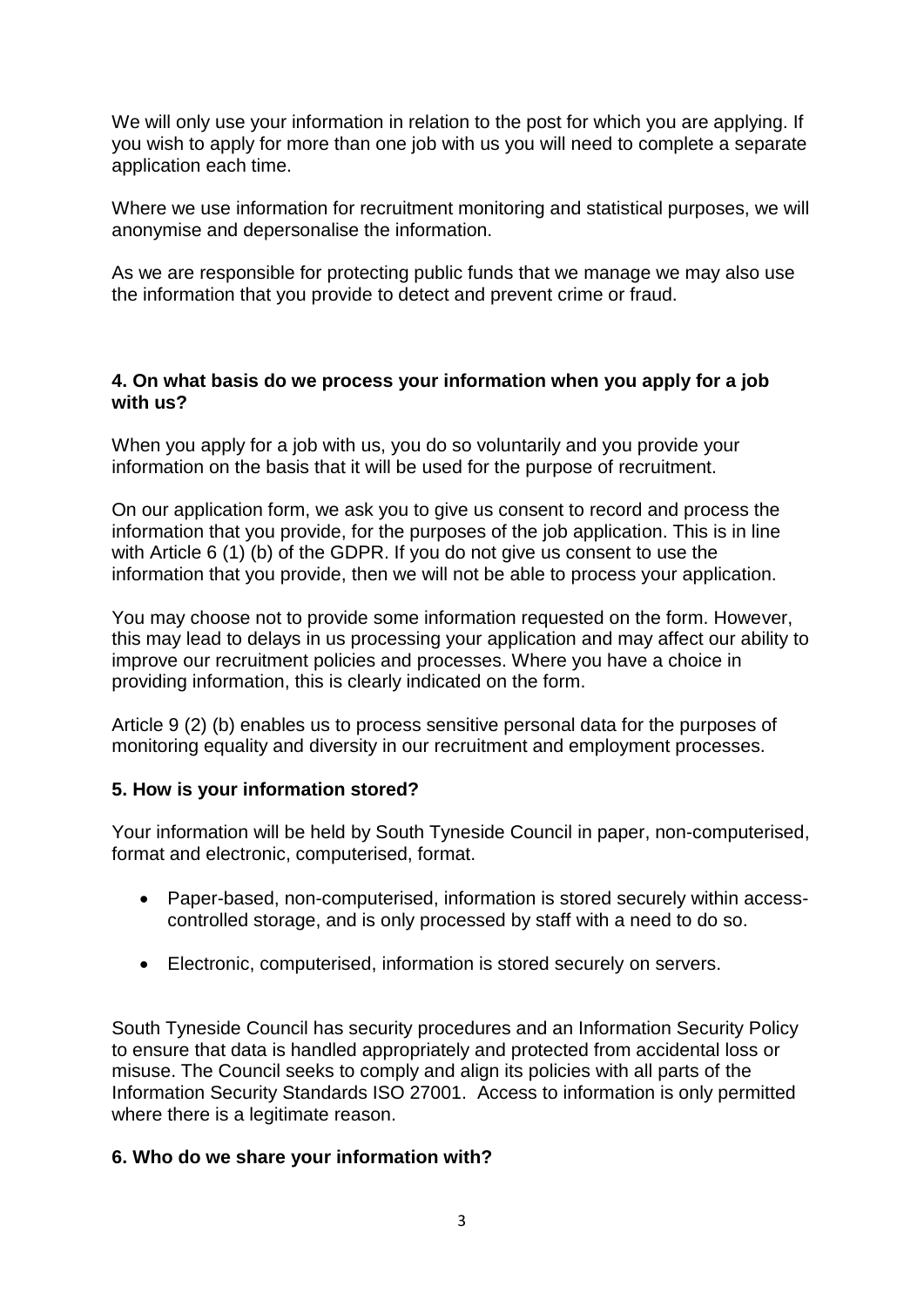We will share your information with those involved in the recruitment process.

For the purposes of the detection of crime or fraud we may share your information with law enforcement bodies, such as the Police, HMRC, or other organisations that inspect and manage public funds. We do not require your permission to share your information for this purpose and we may not notify you that we have done so.

We will not sell your personal data on to third parties. We will not pass on your personal data to unrelated third parties unless we are allowed or required to do so by law, or we have your explicit permission to do so.

## **7. Where your data may be processed**

All of this information is processed within the UK.

## **8. How long do we keep hold of your information?**

If you are successful in your application for a job with us, your information will be used to create your employment record. Otherwise, unless there is a dispute, information is kept for a minimum of 6 months up to a maximum of two years after the date of application, after which time it is securely destroyed.

#### **9. Your rights and choices regarding your information. How can I access the information you hold about me?**

Under data protection legislation, you have the right to request access to information about you that we hold. To make a request for your personal information, contact our Data Protection Officer in writing at:

- **South Tyneside Council, Town Hall and Civic Offices, Westoe Road, South Shields, Tyne & Wear, NE33 2RL, or**
- **By email on** [data.protection@southtyneside.gov.uk](mailto:data.protection@southtyneside.gov.uk)

In some limited cases we may have to redact names or withhold information where it relates to:

- A third party or where the information has been provided in confidence
- The prevention and detection of fraud
- The apprehension or prosecution of offenders
- The assessment and collect of taxes and duties
- The ways benefit fraud is detected or prevented
- The health and safety of council staff
- Where the disclosure of medical opinions may cause distress or serious harm to a person

Of course we will try to provide you with as much information as possible.

You also have the right to: